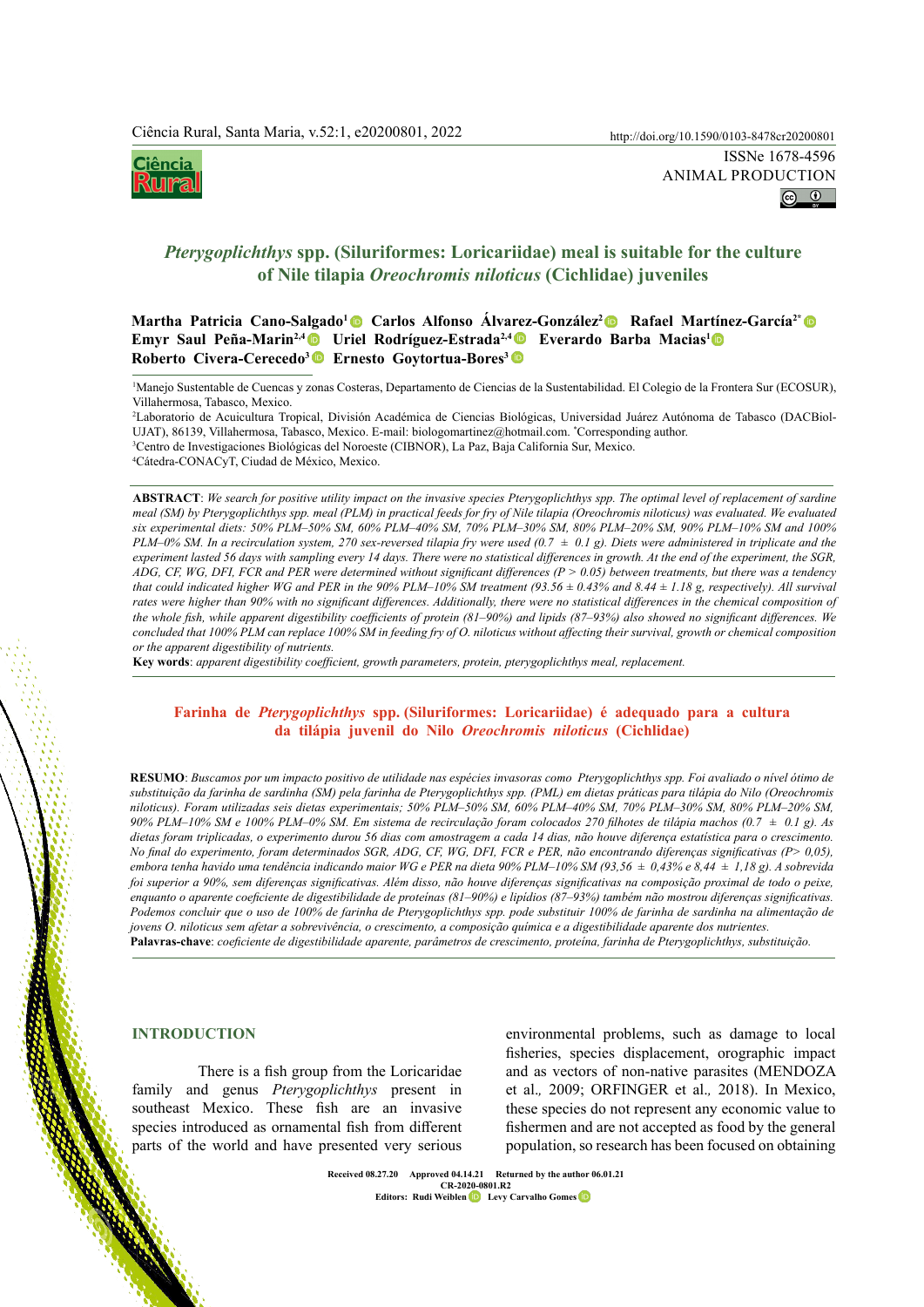various by-products for use as fertilizers, for human consumption and as fishmeal for feed; such utilization could control their invasion (GUERRA, 2008). Fishmeal is the by-product with a wider perspective because it is a product with high protein content (56–60%) and has an adequate amino acid profile (ESCALERA et al., 2006).

Nile tilapia, *Oreochromis niloticus*, Linnaeus, 1758, are highly resistant to changes in environmental conditions and shows rapid growth, high productivity and good adaptation to captivity. Is well known that tilapia is an omnivorous species (MORALES, 1991), which allows a wide range of feed to be used for their growth. Tilapia is the most widely produced fish (ZHOU, 2019) and Mexico is one of the largest producers of tilapia in the Americas (FITZSIMMONS, 2000). However, as tilapia culture has increased, the demand for feed has also increased, raising the production costs by almost 50% (EL-SAYED, 1999). The production of fish feed has traditionally been based on the use of fishmeal (sardine, anchovies, etc.), this being the main source of protein, with a suitable amino acid profile and a source of essential fatty acids, digestible energy, vitamins and minerals (TACON, 1993; ABDELGHANY, 2003), all of which makes fishmeal the most expensive ingredient in animal feed (PETERS et al., 2004). In this sense, several studies have been undertaken to achieve reductions in this ingredient through the use of alternative sources of protein. Worldwide efforts have been developed to assess the partial or total replacement of fishmeal by other ingredients, either from terrestrial animals or plant sources. Several alternative ingredients, such as terrestrial animal by-products, have been tested: feather meal, chicken viscera, cattle blood (PETERS et al.*,* 2004), aquatic animals such as shrimphead meal, squid meal (ÁLVAREZ et al.*,* 2001, OLIVEIRA et al.*,* 2007), as well as those of plant origin, such as legume and cereal meals (BORGESON et al.*,* 2006; GARDUÑO-LUGO et al., 2008), and the use of probiotics (LARA-FLORES et al.*,* 2002) because of the omnivorous habit. However, their use depends largely on the nutritional value, quality, inclusion levels, availability and cost of each ingredient.

Aquaculture efforts should be focused on the use of local, non-human-food ingredients in order to reduce imported feed ingredients and so to ensure a sustainable aquaculture industry (TACON, 2020). Thus, the objective of this study was to evaluate six experimental diets, using as protein source the nonfood *Pterygoplichthys* spp. meal, on apparent digestibility and the growth, survival and chemical composition of juvenile Nile tilapia *Oreochromis niloticus*.

# **MATERIALS AND METHODS**

#### *Fry collection*

Sex-reversed tilapia larvae were obtained from the Tropical Aquaculture Laboratory UJAT-DACBIOL, Villahermosa, Tabasco, Mexico.

# *Preparation of the Pterygoplichthys spp. meal (PLM)*

For meal preparation, 715 adults of *Pterygoplichthys spp.* (500–700 g) were collected from the El Chimal and El Susil lakes, Balancan, Tabasco, Mexico. Muscle was cut near the tail fin, then dried in an oven (Coriat, HC-35-D, Zapopan, Jalisco, Mexico) for 24 h. Once dried, it was passed through a Wileytype mill (AHT Co, Philadelphia, PA, USA) and a 2-mm sieve to produce *Pterygoplichthys spp.* meal (PLM, 54% protein). Samples were stored in plastic bottles and refrigerated for proximal chemical analysis.

# *Formulation and manufacture of experimental diets*

Six experimental diets were formulated and manufactured. The Mixit-Win® 5.0 software was used, considering the nutritional requirements of the species and the proximate composition of different ingredients, including PLM (AOAC, 1995).

For the manufacture of each diet the macro-ingredients were mixed in a rotary mixer (BATHAMMEXMR 178716, Mexico) for 10 min. Subsequently, the micro-ingredients were added and mixed for another 10 min. Then, in a plastic container, liquid ingredients were mixed for 10 min to form an emulsion, which was added to the mixture of dry ingredients and mixing for 10 min. Finally, 400 mL of water was added slowly to produce a paste, which was passed through a meat grinder (TORREY<sup>MR</sup> M-22R1, N.L., Mexico) to form pellets with a die of 0.45 mm in diameter, which were then were dried in an oven (CORIAT, HC-35-D, Zapopan, Jalisco, Mexico) for 12 h at 60 ºC. The pellets were ground and stored in refrigeration at –20 ºC until use.

#### *Experimental design*

Sardine meal (SM) was taken as the base for partial replacement of protein with PLM, from 50% to 60, 70, 80, 90 and 100%, also varying the amount of sorghum meal and fish oil in order to obtain iso-lipidic and iso-proteinic diets (Table 1). The experiment was carried out in a recirculation system with 270 tilapia juveniles  $(0.7 \text{ g } \pm 0.1)$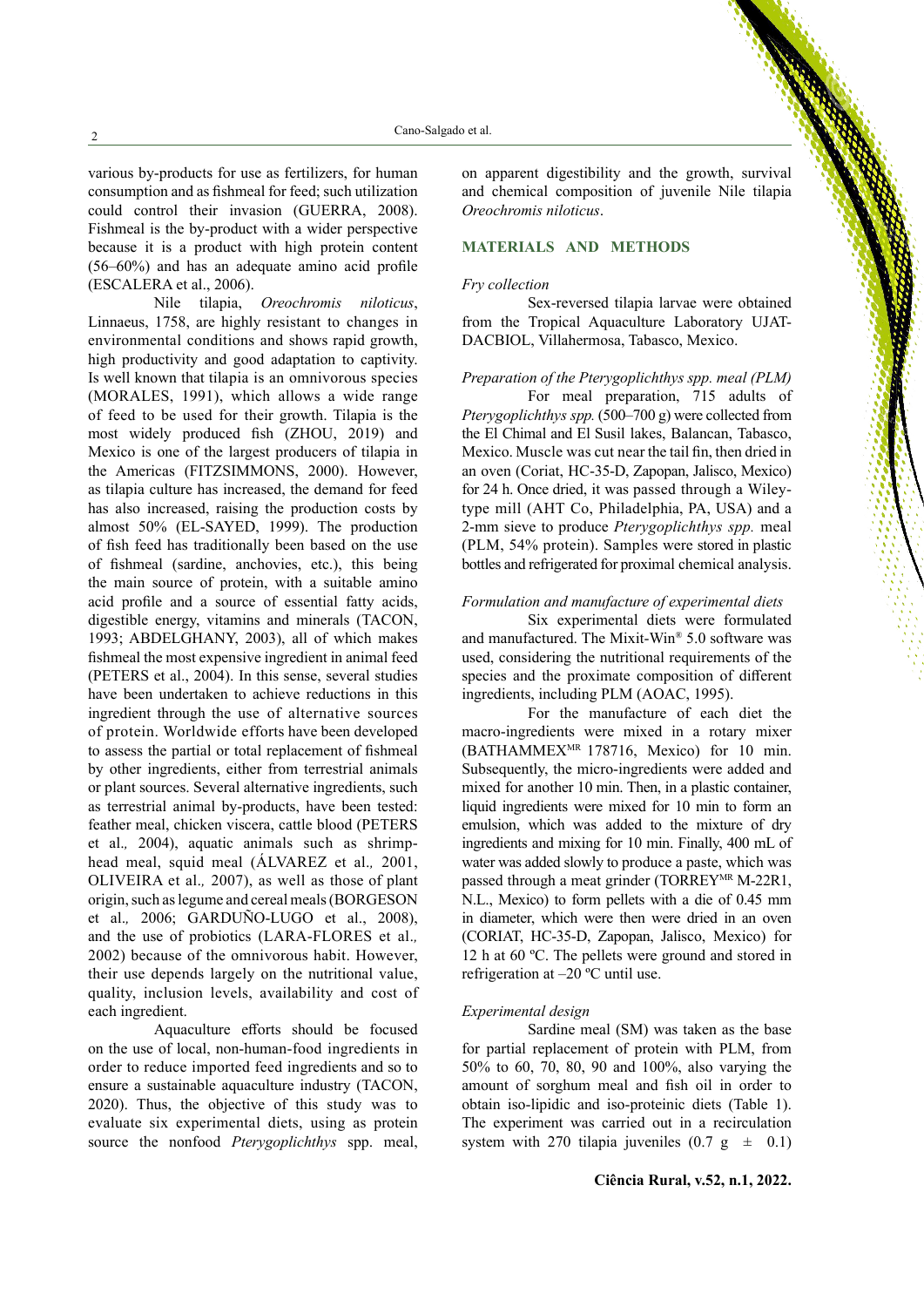Table 1 - Formulation and proximate analysis of the experimental diets.

1 Balanced Feeds Galmez, Villahermosa, Tabasco, Mexico; 2 Proteínas marinas y agropecuarias, S. A de C.V. Guadalajara, Jalisco, Mexico, 3 Lagunas Susil y el Chinal, Balancán, Tabasco, Mexico, 4 Sigma-Aldrich, Cat. 8020, 5 Pronat Ultra. Mérida, Yucatán, Mexico, 6 Almacenes Chedraui, Mexico, 7 Jalmek, Cat. 5260-05, 8 Vitamin premix (g/kg of premix): Vitamin A Acetate (Retinol), 0.086; Vitamin D3 (Cholecalciferol), 0.006; Vitamin E (Tocoferol), 5; Vitamin K Menadiona, 1; Thiamine (B1), 0.1; Riboflavin (B2), 0.4; Pyridoxine (B6), 0.3; DL-Pantothenic Acid, 2; Niacin (acid nicotinamide), 1; Biotin, 0.016; Inositol, 30; Cyanocobalamin (B12), 0.002; Folic Acid, 0.1; Vehicle (cellulose), 960, 9 Mineral premix (g/kg of premix): CaCl<sub>2</sub>.2H<sub>2</sub>O, 257.5; MgSO<sub>4</sub>.7H<sub>2</sub>O, 149.14; ZnSO<sub>4</sub>.7H<sub>2</sub>O, 2.76; MnCl<sub>2</sub>.4H<sub>2</sub>O, 0.96; CuSO<sub>4</sub>.5H<sub>2</sub>O, 0.25; KI, 0.00003; Na<sub>2</sub>SeO<sub>3</sub>, 0.0042; Na<sub>2</sub>HPO<sub>4</sub>, 571.58; FeSO<sub>4</sub>.7H<sub>2</sub>O, 17.88, 10 Rovimix ® C-EC (Roche) active agent 35%.

| Ingredients              | 50% PLM-         | 60% PLM-         | 70% PLM-         | 80% PLM-         | 90% PLM-         | 100% PLM-          |  |  |
|--------------------------|------------------|------------------|------------------|------------------|------------------|--------------------|--|--|
| $(g/100 g \text{ diet})$ | 50% SM           | $40\%$ SM        | $30\%$ SM        | $20\%$ SM        | $10\%$ SM        | $0\%$ SM           |  |  |
| Sardine meal             | 15.80            | 12.90            | 9.49             | 6.29             | 3.17             | 0.00               |  |  |
| Sorghum meal             | 35.04            | 34.10            | 33.04            | 32.10            | 31.20            | 30.31              |  |  |
| Pterygoplichthys meal    | 20.66            | 23.90            | 27.89            | 31.88            | 35.87            | 39.99              |  |  |
| Soybean meal             | 20.00            | 20.64            | 21.17            | 21.38            | 21.49            | 21.50              |  |  |
| Sardine oil              | 2.00             | 2.00             | 2.00             | 2.00             | 2.00             | 2.00               |  |  |
| Soybean lecithin         | 1.92             | 1.88             | 1.83             | 1.76             | 1.70             | 1.62               |  |  |
| Grenetin                 | 2.00             | 2.00             | 2.00             | 2.00             | 2.00             | 2.00               |  |  |
| Chromic oxide            | 1.00             | 1.00             | 1.00             | 1.00             | 1.00             | 1.00               |  |  |
| Vitamin premix           | 1.00             | 1.00             | 1.00             | 1.00             | 1.00             | 1.00               |  |  |
| Mineral premix           | 0.50             | 0.50             | 0.50             | 0.50             | 0.50             | 0.50               |  |  |
| Vitamin C                | 0.08             | 0.08             | 0.08             | 0.08             | 0.08             | 0.08               |  |  |
|                          |                  |                  |                  |                  |                  |                    |  |  |
| Moisture                 | $3.07 \pm 0.20$  | $3.09 \pm 0.24$  | $3.48 \pm 0.18$  | $3.72 \pm 0.05$  | $3.22 \pm 0.07$  | $3.29 \pm 0.08$    |  |  |
| Ash                      | $9.71 \pm 0.09$  | $9.82 \pm 0.04$  | $9.87 \pm 0.04$  | $10.06 \pm 0.24$ | $9.82 \pm 0.06$  | $9.88 \pm 0.04$    |  |  |
| Protein                  | $38.68 \pm 0.29$ | $39.52 \pm 0.22$ | $40.57 \pm 0.28$ | $41.39 \pm 0.19$ | $42.48 \pm 0.03$ | $42.52 \pm 0.15b$  |  |  |
| Ether extract            | $7.90 \pm 0.39$  | $7.62 \pm 0.09$  | $6.99 \pm 0.05$  | $6.90 \pm 0.02$  | $6.13 \pm 0.20$  | $5.72 \pm 0.14$ a  |  |  |
| Fiber                    | $0.80 \pm 0.08$  | $0.68 \pm 0.06$  | $0.67 \pm 0.08$  | $0.77 \pm 0.21$  | $0.55 \pm 0.03$  | $0.69 \pm 0.05$ ab |  |  |
| Nitrogen-free extract    | $42.82 \pm 0.11$ | $42.36 \pm 0.24$ | $41.90 \pm 0.26$ | $40.88 \pm 0.38$ | $41.02 \pm 0.28$ | $41.19 \pm 0.26$   |  |  |
| Energy ( $Kcal/g$ )      | $4.53 \pm 0.32$  | $4.57 \pm 0.40$  | $4.38 \pm 0.13$  | $4.64 \pm 0.37$  | $4.23 \pm 0.14$  | $4.85 \pm 0.16$    |  |  |

placed randomly in 18 tanks of 70 L for 56 days; each diet was evaluated in triplicate. Weight (g) and total length (cm) were recorded every 14 days. Survival was determined daily. An average temperature (T) between 27.2 and 30.5 °C was maintained, dissolved oxygen (DO) ranged between 6.6 and 7.5 mg/L and pH ranged from 5.2 to 7.5. These parameters were recorded daily with a YSI 85 handheld meter (for T and DO) (YSI, Ohio, USA) and a pH meter (HANNA HI 991001, Romania). Fish were fed three times per day (9:00, 13:00, and 17:00 h) starting with 10% of the biomass in each tank and then adjusting the ratio in terms of feed consumption.

#### *Proximal analysis*

At the end of the experiment, five fish per replicate were sampled for proximal chemical analysis of the whole fish. All samples were frozen at –20 ºC and then lyophilized. Analyses were carried out in the Institutional Laboratory of the Colegio de la Frontera Sur, San Cristobal de las Casas Unit, Chiapas, according to the AOAC (1995).

### *Apparent digestibility coefficient*

To determine the apparent digestibility of nutrients (protein and lipids), feces were collected three times a day, 1 h after each feeding, by siphoning. After collection, feces were frozen at -20 °C for lyophilization. The lyophilized feces were analyzed to determine the concentration of proteins, lipids, dry matter and chromic oxide  $(Cr_2O_3)$ . For the determination of protein content, the micro Kjeldhal method was used according AOAC (1995) and for lipids the Bligh, Dyer (1959) technique using a Soxlet-Avanti FOSS TECATOR (AB, BOX 70, S-26321, Höganäs, Sweden). To determine the chromic oxide, the FURUKAWA et al. (1966) technique was used. The analyses were carried out in the Aquaculture Nutrition Laboratory of the Center of Biological Research of the Northwest, S.C. La Paz B. C. S., Mexico.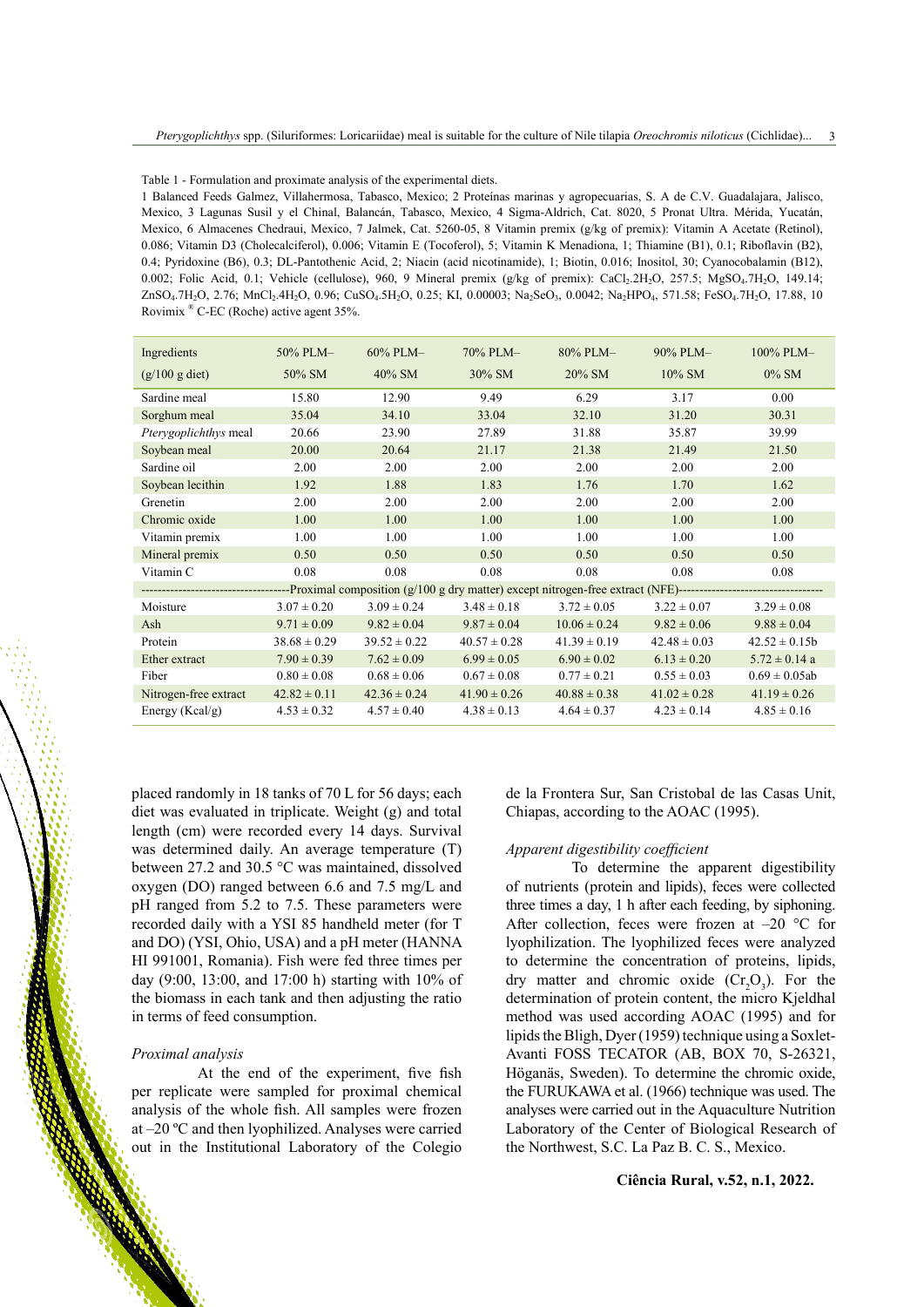#### *Statistical analysis*

To determine significant differences among the treatments and growth variables (total length and weight) and survival, a test for normality (Kruskal– Wallis test) and Levene's test for homogeneity of variance were first applied and, if these postulates were met, a one-way ANOVA was used, and finally the Tukey test was applied to determine the differences among treatments. Growth rates, feed quality, proximal chemicals of the fish, and apparent digestibility (protein and lipids) of the treatments were compared by using the nonparametric test of Kruskal–Wallis and, where significant differences were found, the Nemenyi test was applied. All statistical tests were performed with a significance level of  $\alpha = 0.05$  using STATISTICA v.8 software (Statsoft, Inc., Tulsa, OK, USA).

### **RESULTS AND DISCUSSION**

Results of growth in weight and total length over 56 days showed no significant differences  $(P > 0.05)$  among treatments, values ranged from  $9.07 \pm 0.39$  g in 60% PLM–40% SM treatment to  $10.76 \pm 1.04$  g in 90% PLM–10% SM treatment for weight and  $7.57 \pm 0.23$  cm in 70% PLM–30% SM treatment to  $8.17 \pm 0.32$  cm in 90% PLM–10% SM treatment (Table 2).

There were no significant differences ( $P \le$ 0.05) in any of the rates of growth or feed efficiency among treatments (Table 3). Regardless of this, condition factor (CF) and weight gain (WG) in the diets with 90% PLM–10% SM and 80% PLM–20% SM both showed the highest values, of  $1.97 \pm 0.06$  and 93.56  $\pm$  0.43%, and 1.97  $\pm$  0.04 and 93.04  $\pm$  1.02%, respectively. For the feed conversion ratio (FCR) and the protein efficiency ratio (PER), despite no statistical differences being expressed among treatments, fish fed with the 90% PLM–10% SM diet showed the highest values  $(0.28 \pm 0.04 \text{ g}$  and  $8.44 \pm 1.18 \text{ g}$ , respectively), followed by treatment 80% PLM–20% SM, of  $0.31 \pm 0.08$  g and  $7.87 \pm 1.87$  g, respectively (Table 3). In the case of survival, differences were not significant ( $P > 0.05$ ), although it should be mentioned that fish fed with the 90% PLM–10% SM diet had the highest survival rate (97.7%).

In relation to the body chemical composition of tilapia fry there was no statistical significance differences ( $P > 0.05$ ) between any of the treatments; however, the lipid content varied as did the protein content: it was similar between the treatments although there was a slight increase in the case of the 90% PLM–10% SM diet (Table 4).

For the apparent digestibility coefficients (ADCs) of protein and lipids, there were no significant differences ( $P > 0.05$ ) between experimental diets. Apparent protein digestibility ranged between 81.4 and 89.5%, showing an increase as the inclusion level of PLM increased, while the ADCs of lipids was similar to those of protein but with higher values, ranging between 87.13 and 93.49% in relation to the increase in PLM in the diets. In this way, it was observed that the 90% PLM–10% SM treatment showed the highest ADC of lipids, of 93.49% (Table 4).

| Table 2 - Weight (g) and total length (cm) of tilapia fry fed with experimental diets (mean $\pm$ SD). |  |  |  |
|--------------------------------------------------------------------------------------------------------|--|--|--|
|--------------------------------------------------------------------------------------------------------|--|--|--|

| Day      | 50% PLM-        | $60\%$ PLM-     | 70% PLM-        | 80% PLM-                               | 90% PLM-         | $100\%$ PLM-    |  |
|----------|-----------------|-----------------|-----------------|----------------------------------------|------------------|-----------------|--|
|          | 50% SM          | $40\%$ SM       | $30\%$ SM       | $20\%$ SM                              | $10\%$ SM        | $0\%$ SM        |  |
| $\theta$ | $0.71 \pm 0.00$ | $0.69 \pm 0.00$ | $0.70 \pm 0.05$ | $0.68 \pm 0.02$                        | $0.69 \pm 0.03$  | $0.74 \pm 0.03$ |  |
| 14       | $1.61 \pm 0.03$ | $1.50 \pm 0.06$ | $1.57 \pm 0.12$ | $1.60 \pm 0.05$                        | $1.60 \pm 0.03$  | $1.54 \pm 0.09$ |  |
| 28       | $3.03 \pm 0.09$ | $2.90 \pm 0.14$ | $3.08 \pm 0.14$ | $3.04 \pm 0.22$                        | $3.02 \pm 0.17$  | $2.96 \pm 0.20$ |  |
| 42       | $6.13 \pm 0.44$ | $5.95 \pm 0.62$ | $5.94 \pm 0.34$ | $6.11 \pm 0.72$                        | $6.37 \pm 0.38$  | $6.08 \pm 0.59$ |  |
| 56       | $9.57 \pm 0.80$ | $9.07 \pm 0.39$ | $9.28 \pm 0.83$ | $10.02 \pm 1.55$                       | $10.76 \pm 1.04$ | $9.96 \pm 1.04$ |  |
|          |                 |                 |                 | --Total length (cm)------------------- |                  |                 |  |
|          | 50% PLM-        | $60\%$ PLM $-$  | 70% PLM-        | 80% PLM-                               | 90% PLM-         | 100% PLM-       |  |
| Day      | 50% SM          | $40\%$ SM       | $30\%$ SM       | $20\%$ SM                              | $10\%$ SM        | $0\%$ SM        |  |
| $\theta$ | $3.42 \pm 0.26$ | $3.38 \pm 0.03$ | $3.43 \pm 0.04$ | $3.38 \pm 0.05$                        | $3.37 \pm 0.03$  | $3.45 \pm 0.07$ |  |
| 14       | $4.61 \pm 0.05$ | $4.53 \pm 0.04$ | $4.44 \pm 0.22$ | $4.65 \pm 0.08$                        | $4.59 \pm 0.04$  | $4.49 \pm 0.07$ |  |
| 28       | $5.78 \pm 0.03$ | $5.62 \pm 0.05$ | $5.74 \pm 0.10$ | $5.72 \pm 0.11$                        | $5.76 \pm 0.16$  | $5.66 \pm 0.12$ |  |
| 42       | $7.61 \pm 1.04$ | $6.91 \pm 0.18$ | $6.83 \pm 0.10$ | $7.00 \pm 0.30$                        | $7.06 \pm 0.16$  | $6.99 \pm 0.14$ |  |
| 56       | $7.67 \pm 0.12$ | $7.80 \pm 0.00$ | $7.57 \pm 0.23$ | $7.97 \pm 0.40$                        | $8.17 \pm 0.32$  | $7.90 \pm 0.26$ |  |

4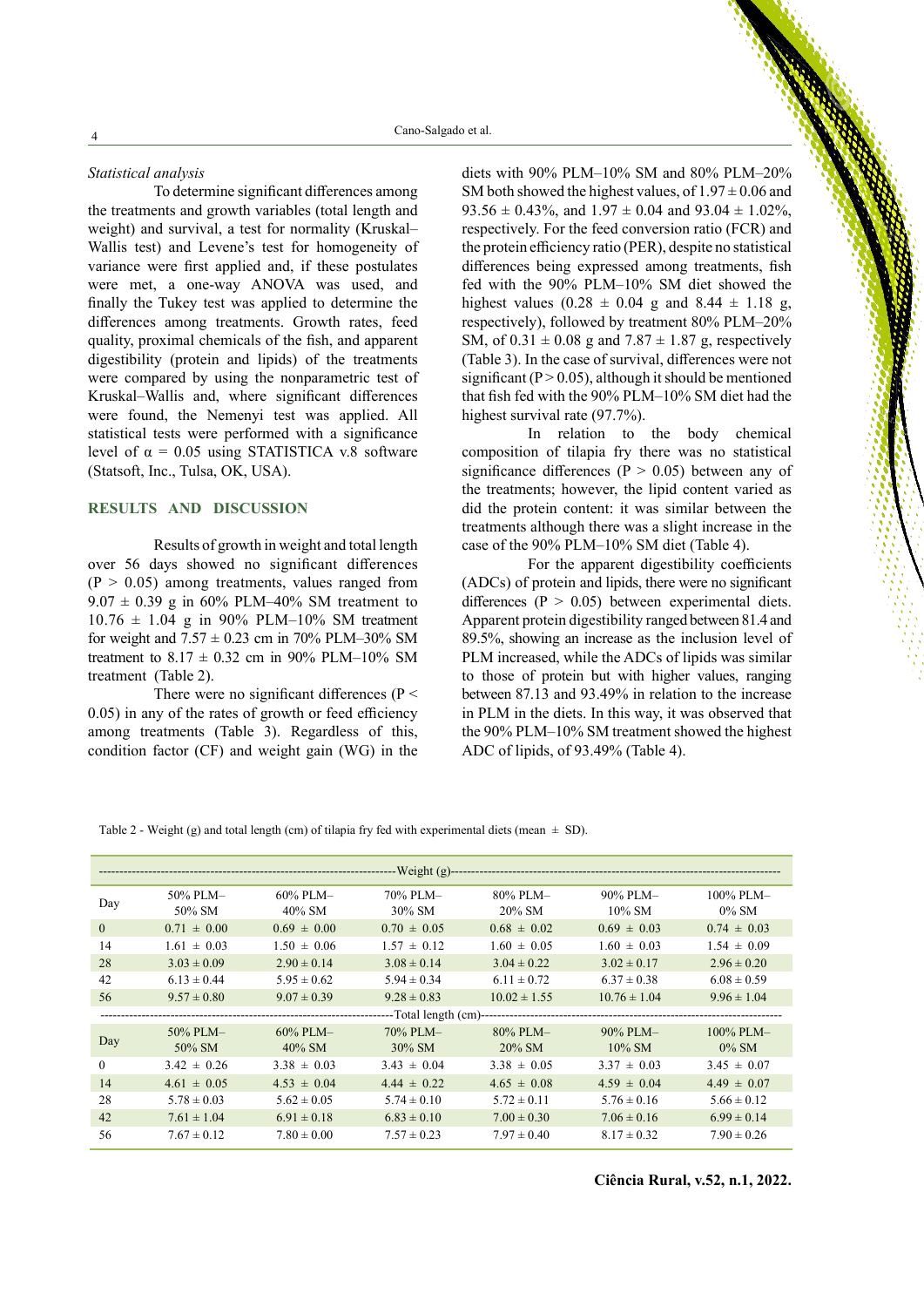| Indexes                                          | $50\%$ PLM $-$<br>50% SM | $60\%$ PLM-<br>$40\%$ SM | $70\%$ PLM $-$<br>$30\%$ SM | $80\%$ PLM $-$<br>$20\%$ SM | $90\%$ PLM-<br>$10\%$ SM | $100\%$ PLM-<br>$0\%$ SM |
|--------------------------------------------------|--------------------------|--------------------------|-----------------------------|-----------------------------|--------------------------|--------------------------|
| Specific Growth Rate<br>$(\frac{6}{\text{day}})$ | $4.64 \pm 0.15$          | $4.59 \pm 0.10$          | $4.61 \pm 0.25$             | $4.77 \pm 0.27$             | $4.90 \pm 0.12$          | $4.65 \pm 0.15$          |
| Average Daily Gain<br>(g/day)                    | $0.16 \pm 0.01$          | $0.15 \pm 0.01$          | $0.15 \pm 0.02$             | $0.17 \pm 0.03$             | $0.18 \pm 0.02$          | $0.17 \pm 0.02$          |
| Condition Factor                                 | $2.12 \pm 0.10$          | $1.91 \pm 0.08$          | $2.14 \pm 0.10$             | $1.97 \pm 0.04$             | $1.97 \pm 0.06$          | $2.02 \pm 0.03$          |
| Weight Gain $(\% )$                              | $92.55 \pm 0.62$         | $92.32 \pm 0.40$         | $92.40 \pm 1.02$            | $93.05 \pm 1.02$            | $93.56 \pm 0.43$         | $92.57 \pm 0.63$         |
| Survival $(\% )$                                 | $86.67 \pm 11.54$        | $86.67 \pm 9.43$         | $82.22 \pm 3.85$            | $95.56 \pm 7.70$            | $97.78 \pm 3.85$         | $93.33 \pm 6.67$         |
|                                                  |                          |                          | -Variables--                |                             |                          |                          |
| Daily Feed Intake                                | $0.05 \pm 0.01$          | $0.05 \pm 0.01$          | $0.05 \pm 0.00$             | $0.05 \pm 0.01$             | $0.05 \pm 0.00$          | $0.05 \pm 0.01$          |
| <b>Feed Conversion Rate</b>                      | $0.36 \pm 0.03$          | $0.38 \pm 0.02$          | $0.40 \pm 0.05$             | $0.31 \pm 0.08$             | $0.28 \pm 0.04$          | $0.32 \pm 0.02$          |
| Protein Efficiency<br>Ratio                      | $7.08 \pm 0.60$          | $6.57 \pm 0.47$          | $6.23 \pm 0.94$             | $7.87 \pm 1.87$             | $8.44 \pm 1.18$          | $7.29 \pm 0.51$          |

Table 3 - Growth variables and survival percentage of tilapia fry fed with experimental diets for 56 days (mean  $\pm$  SD) and feed efficiency of tilapia fry fed with experimental diets for 56 days (mean  $\pm$  SD).

In the absence of significant differences among treatments by replacing SM at levels above 90% PLM it was observed that the growth of tilapia was suitable, since PLM has good levels of protein (54%) although slightly less than SM (65–70%) besides having an adequate profile of amino acids and fatty acids needed for growth (ESCALERA et al.,, 2006). In this same way, OLIVEIRA et al. (2007) used waste by-products of the shrimp industry as protein sources for tilapia, showing CFs and WGs of 0.13 and 0.16 g, respectively which turned out to be lower than those obtained in our study  $(0.15 \pm 0.02)$ and to  $0.18 \pm 0.02$  g) when evaluating levels of inclusion of 0%, 33.3%, 66.6% and 100% of shrimphead silage meal. MEJRI et al. (2019) evaluated the use of an invasive species, white sucker (*Catostomus commersonii*) as fish meal ingredient for the growth of walleye (*Sander vitreus*) finding better growth with the experimental fish meal diet, probably due to the selective incorporation of oleic acid, which was greater in juveniles fed with white sucker fish meal. The evaluation by ABARRA et al*.* (2017), who evaluated fishmeal replacement by processed knife fish (*Chitala ornata*) meal in diets of *O. niloticus*, finding increases in average percentage WG, SGR and feed intake up to replacement levels of 75%. However, LLANES et al. (2006) utilizing fish silage (two wet diets containing 25% raw protein) in fingerlings of red tilapia (*O. mossambicus* x *O. niloticus*) of initial weight 3.5 g reported a high survival rate (94.6%) similar to this research (97.78%), although the parameters SGR and PER (2.36%/day and 1.05 g, respectively) were lower than those found in our study (4.90%/day and

 $8.44 \pm 1.18$  g respectively), which shows that for these species the use of PLM is more efficient than silages because during its preparation the main nutrients (protein, lipids and carbohydrates) are hydrolyzed, so releasing monomers (free amino acids, fatty acids, and monosaccharides), which can saturate the uptake channels and limit the digestibly (PARIN & SUGARRAMURDI, 1977).

Also, the quality of the manufactured fish silage can be affected in some cases by the type of fermentation, decreasing enzymatic activity and the assimilation of protein by juvenile tilapia (EL-SAYED, 1999). This same happens when using poultry by-products (hydrolyzed feather meal) and mixtures of these and pig meal as alternative protein sources for tilapia, where growth rates SGR, FCR and PER were decreased (3.21%/day, 1.64 and 2.2, respectively) in comparison with our results using PLM (4.9%/day, 0.28 and  $8.44 \pm 1.18$  g, respectively) as reported by HERNANDEZ et al. (2009).

A high inclusion of PLM in balanced feed for *O. niloticus* is considered suitable in terms of growth; this was corroborated by analysis of the chemical composition of the whole fish at the end of the experiment, where it was observed that as the inclusion level of PLM increased the level of body lipids in the tilapia decreased, indicating that this species assimilates PLM optimally. Fish with low lipid levels (from 15.2 to 15.7%) were obtained when using substitutions of 80 to 100% of PLM meal, compared to those resulting from lower inclusions (16.6 to 18.9% with inclusions of 50 to 70%) However, OLIVEIRA et al. (2007) and HERNANDEZ et al.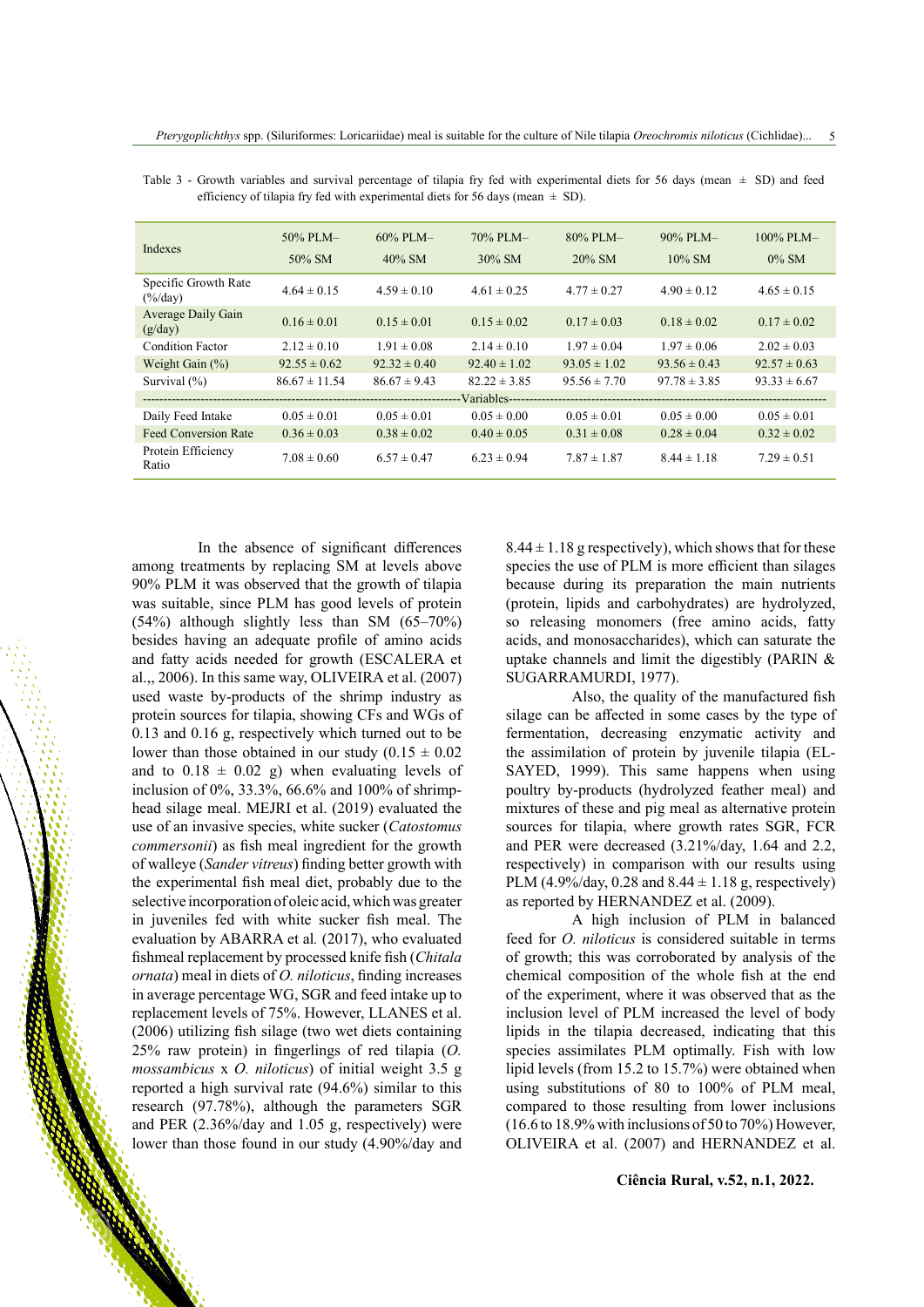| Chemical Analysis   | 50% PLM-         | 60% PLM-         | 70% PLM-         | 80% PLM-         | 90% PLM-         | 100% PLM-        |
|---------------------|------------------|------------------|------------------|------------------|------------------|------------------|
| (g/100 g BS)        | $50\%$ SM        | $40\%$ SM        | $30\%$ SM        | $20\%$ SM        | $10\%$ SM        | $0\%$ SM         |
| Moisture            | $7.05 \pm 0.48$  | $7.37 \pm 0.12$  | $7.00 \pm 0.33$  | $6.88 \pm 0.15$  | $7.40 \pm 0.29$  | $7.18 \pm 0.54$  |
| Ash                 | $14.75 \pm 0.08$ | $14.82 \pm 0.32$ | $15.21 \pm 0.41$ | $15.21 \pm 0.32$ | $14.84 \pm 0.16$ | $15.24 \pm 0.45$ |
| Crude protein       | $53.48 \pm 2.58$ | $54.23 \pm 0.51$ | $52.60 \pm 3.73$ | $53.93 \pm 0.77$ | $55.74 \pm 1.66$ | $54.89 \pm 1.23$ |
| Ether extract       | $18.87 \pm 1.84$ | $17.65 \pm 1.36$ | $16.57 \pm 0.74$ | $15.18 \pm 1.40$ | $15.67 \pm 0.93$ | $15.27 \pm 0.30$ |
| Carbohydrates       | $5.82 \pm 1.52$  | $5.92 \pm 1.42$  | $8.60 \pm 3.77$  | $8.78 \pm 1.00$  | $6.33 \pm 1.13$  | $7.39 \pm 1.79$  |
| Energy ( $Kcal/g$ ) | $4.97 \pm 0.14$  | $5.92 \pm 1.42$  | $4.86 \pm 0.07$  | $4.81 \pm 0.05$  | $4.82 \pm 0.05$  | $4.77 \pm 0.06$  |
|                     |                  |                  |                  |                  |                  |                  |
| Dry matter          | $59.90 \pm 2.87$ | $62.83 \pm 4.24$ | $69.07 \pm 4.38$ | $68.10 \pm 1.97$ | $67.29 \pm 0.56$ | $67.82 \pm 5.08$ |
| Protein             | $81.41 \pm 0.78$ | $84.15 \pm 3.23$ | $87.43 \pm 2.90$ | $89.20 \pm 1.46$ | $88.99 \pm 0.55$ | $89.56 \pm 1.40$ |
| Lipids              | $88.89 \pm 1.75$ | $87.13 \pm 1.54$ | $90.48 \pm 2.55$ | $90.10 \pm 2.17$ | $93.49 \pm 0.57$ | $89.50 \pm 0.84$ |

Table 4 - Chemical composition (% dry matter) of whole fish of juveniles of tilapia fed with experimental diets (mean  $\pm$  SD) and apparent digestibility coefficients (ADCs) of dry matter, protein, and lipids of the experimental diets (mean  $\pm$  SD).

(2009) reported low levels of body lipids in juvenile tilapia (5.07, 4.36 and 5.11%; 6.3, 7.5, 5.9 and 4.3%, respectively) when using poultry by-products (ensilages with inclusion levels of 0, 33.3, 66.6%) and fish by-products (ensilages with inclusion levels of 100 and 30%). These differences in quantities of body lipids when using poultry by-products and fish silage could be due to the manufacturing process and type of raw material used in the production of the silage (whole fish, parts or debris), since the acidic substances or microorganisms added to perform the hydrolysis reduce the amount of lipids in the silage by metabolic oxidation, so that elaboration with these substances produce diets low in fat (BELLO, 1997). In our case, could be possible that the high lipid content was due to the manufacturing process, we did not separated fat from the PLM meal. However, this did not affect the growth of the tilapia and therefore, from the point view of shelf life and flavor, the lower the level of body lipids (in fillets or whole body), the better the quality with regard to storage and consumption of the product.

If the ADCs of nutrients are considered together with the chemical analysis of the whole fish, this will allow a higher estimation of the nutritive value of protein sources in diets for fish (KÖPRÜCÜ et al., 2005; MOHANTA et al., 2006). In this regard, the ADCs of dry matter  $(60-67%)$ , protein  $(81-89%)$ . and lipids (89–93%) using PLM were increased as the inclusion level of meal increased, the ADCs of protein being within the ranges mentioned by CHO et al. (1990) and AKSNES and OPSTVEDT (1998) as being suitable for feeding fish. Thus the values obtained were high when using PLM, so that

differences in the coefficients of apparent digestibility for protein ingredients may vary depending on the type of ingredient used in the replacement, its level of substitution, chemical composition and origin, and the processing of ingredients used and the methods of collection of feces (KÖPRÜCÜ et al., 2005; GABER et al., 2006). In this same sense, the ADCs obtained in this study corroborate the possibility of using substitutions of 90–100% of SM by PLM by presenting high values and a high content of corporal protein (55– 56%), indicating that the digestion, retention and use of PLM protein is adequate in juvenile tilapia.

The above results show that, despite several alternative protein sources (marine by-products and land animals such as poultry) showing good results in the growth and development of tilapia, there are still limitations on the availability (collection of wet ensilage and shrimp industry by-products, poultry by-products, meat and bone, blood, etc., as well as of seeds and leaves of plants) and processing of raw materials to obtain high-quality protein, coupled with the lack of some essential amino acids and, in some cases, the need to use ingredients or substances that act as attractors to improve the palatability of the diet (BORGESON et al.*,* 2006).

*Pterygoplichthys* meal is considered a good ingredient, in future fat shoud be separated from PLM in order to have a better understanding of the protein replacement, replacing SM without having to include palatable, attractive substances or additional essential amino acids in the formulations, since the ingredient has the nutritional and biochemical characteristics necessary to meet the of protein and amino acid requirements of tilapia (ESCALERA et al., 2006).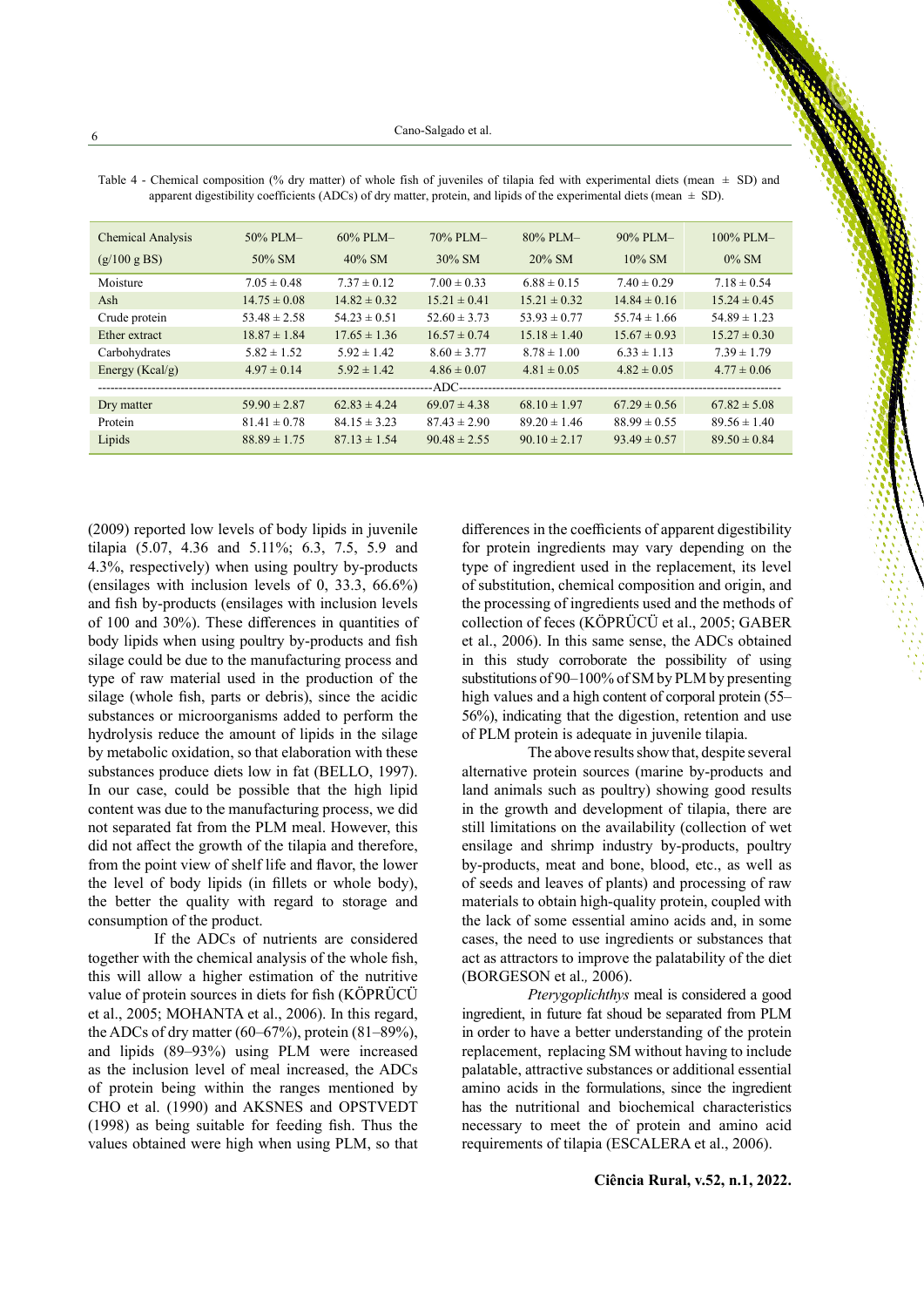However, the disadvantage presented in the preparation of PLM lies in the collection of *Pterygoplichthys* spp., since despite being considered a highly invasive species introduced into the country several decades ago by the aquarium industry, its availability in the aquatic environments where it is found is currently unknown, so there are no records of the volume of its total catch or the feasibility of creating a sustainable fishery for its use in the production of feed for aquatic organisms. Therefore, it is necessary to carry out short-term studies referring to catch volumes, to determine whether it can be considered as a fish resource and thus be utilized not only as fishmeal but with the aggregate value as hydrolyzed or ensilaged feed in the aquaculture or other industries (MENDOZA et al., 2009).

It is important to point out that the production of fishmeal for use in aquaculture worldwide has been increasing, as has its cost (BORGESON et al., 2006); however, the trend in production for future years shows a decrease due to various factors, including climatic phenomena (El Niño and La Niña), pollution, and over exploitation of fishery resources, etc. (PETERS et al., 2004). Despite the great developments in aquaculture in the last two decades, the use of fishmeal has not increased substantially, because its inclusion in diets has decreased with the current tendency of replacing it with other meal (animal and plants) of similar nutritional quality to that of fishmeal but with lower costs (FENUCCI et al., 2007; GONZALEZ et al., 2007).

Under this scenario, it is necessary to seek out new alternative sources of protein that cover the requirements of protein, amino acids and essential fatty acids for the proper functioning and development of aquaculture species such as *O. niloticus*. This omnivorous species allows and facilitates the use of a wide range of ingredients in the formulation of diets, as this study has shown by the use of PLM, but can also take advantage of industrial alternatives such as hydrolysates, ensilages and attractors that can be manufactured with lower requirements in terms of raw materials than that of SM and consequently at lower cost.

## **CONCLUSION**

Finally, this study showed that *Pterygoplichthys* spp. meal is a good ingredient that can be substituted at up to 90% without affecting the weight gain, feed conversion or protein efficiency in juveniles of *O. niloticus*.

### **ACKNOWLEDGMENTS**

This research was supported by the National Council for Science and Technology and the Tropical Aquaculture Laboratory of the UJAT-DACBIOL, Villahermosa, Tabasco, Mexico.

# **DECLARATION OF CONFLICT OF INTEREST**

All the authors declare no conflicts of interest. The founding sponsors had no role in the design of the study; in the collection, analysis, or interpretation of data; in the writing of the manuscript; nor in the decision to publish the results.

# **AUTHORS' CONTRIBUTIONS**

All authors contributed equally to the conception and writing of the manuscript. All authors critically revised the manuscript and approved the final version.

# **BIOETHICS AND BIOSECURITY COMMITTEE APPROVAL**

Fish were handled in accordance with the Declaration of Helsinki and the Norma Oficial Mexicana approved by the Secretaría de Agricultura, Ganadería, Desarrollo Rural, Pesca y Alimentación (NOM-062-ZOO-1999).

# **REFERENCES**

ABARRA, S. T., et al. Replacement of fishmeal with processed meal from knife fish *Chitala ornate* in diets of juvenile Nile tilapia *Oreochromis niloticus*. **Aquaculture Reports**, v.5, p.76-83, 2017. Available from: <<https://doi.org/10.1016/j.aqrep.2017.01.001>>. Accessed: Jun. 9, 2018. doi: 10.1016/j.aqrep.2017.01.001.

ABDELGHANY A. Partial and complete replacement of fish meal with gambusia meal in diets for red tilapia *Oreochromis niloticus*  X *O. mossambicus*. **Aquaculture Nutrition**. v.9, p.145-154, 2003. Available from: <[https://doi.org/10.1046/j.1365-2095.2003.00234.](https://doi.org/10.1046/j.1365-2095.2003.00234.x) [x](https://doi.org/10.1046/j.1365-2095.2003.00234.x)>. Accessed: Jun. 9, 2018. doi: 10.1046/j.1365-2095.2003.00234.x.

AKSNES A; OPSTVED J. Content of digestible energy in fish feed ingredients determined by the ingredient-substitution method. **Aquaculture**, v.161, p.45-53, 1998. Available from: <[https://doi.](https://doi.org/10.1016/S0044-8486(97)00255-X) [org/10.1016/S0044-8486\(97\)00255-X>](https://doi.org/10.1016/S0044-8486(97)00255-X). Accessed: Jun. 9, 2018. doi: 10.1016/S0044-8486(97)00255-X.

ASSOCIATION OF OFFICIAL ANALYTICAL CHEMISTS (AOAC). **Official Methods of Analysis of the Association of Official Analytical Chemist**, 16th edn. Washington, DC, USA; 1995. 265p.

BELLO, R. Experiencias con ensilado de pescado en Venezuela. In: **Tratamiento y utilización de residuos de origen animal, pesquero y alimenticio en la alimentación animal**. V, F. and M, S. editors., Estudio FAO Producción y Sanidad Animal. Roma, Italia. 1997. Cap.1, p.1–14. Available from: <[http://www.fao.org/](http://www.fao.org/ag/aga/agap/frg/APH134/cap1.htm) [ag/aga/agap/frg/APH134/cap1.htm>](http://www.fao.org/ag/aga/agap/frg/APH134/cap1.htm). Accessed: Jun. 9, 2018.

BLIG, E. G., et al. A rapid method of total lipid extraction and purification. **Canadian Journal of Biochemistry and Physiology**,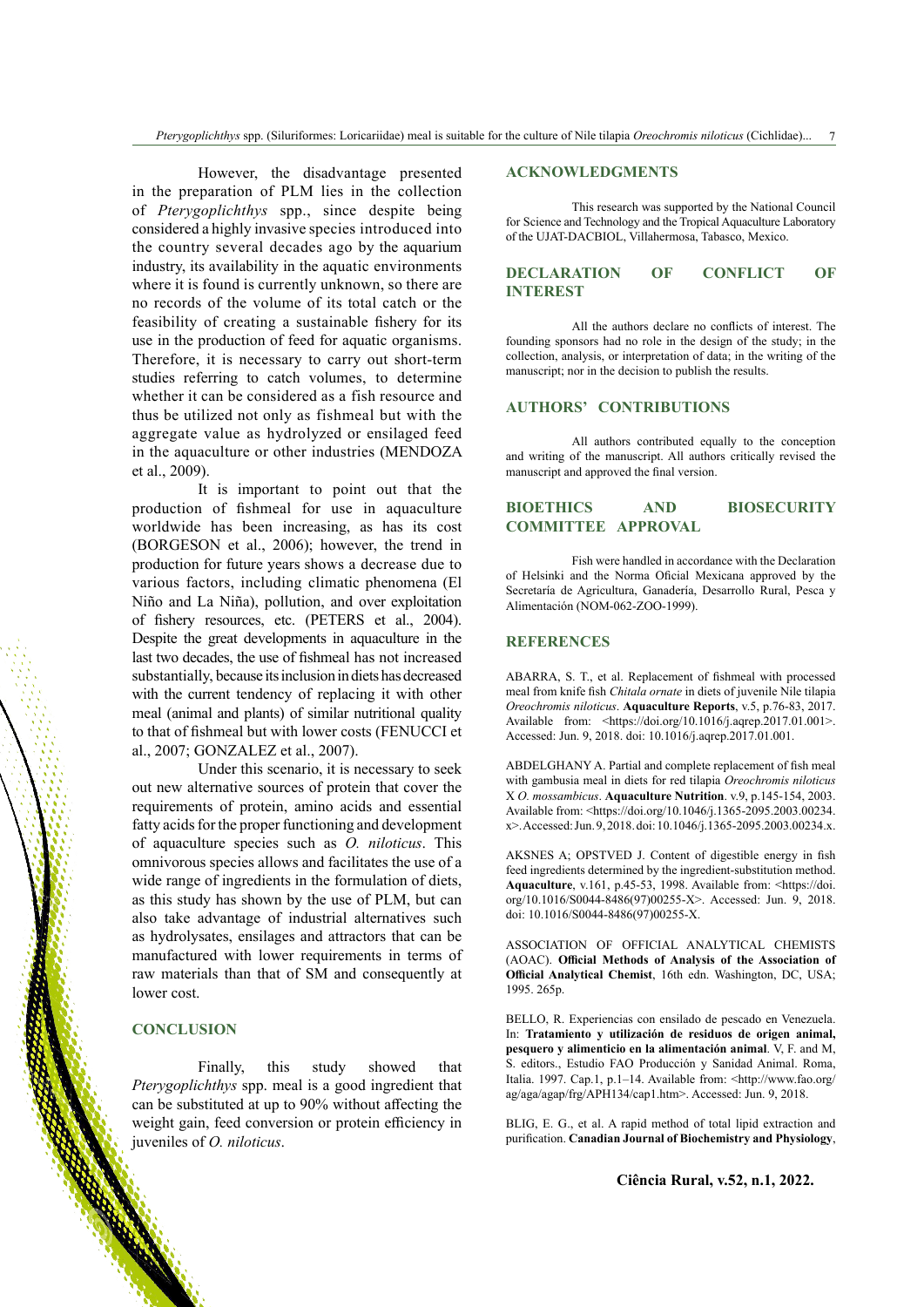v.37: n.8, p.911-917, 1959. Available from: [<https://www.](https://www.nrcresearchpress.com/doi/10.1139/o59-099#.XtVItjr0k2w) [nrcresearchpress.com/doi/10.1139/o59-099#.XtVItjr0k2w](https://www.nrcresearchpress.com/doi/10.1139/o59-099#.XtVItjr0k2w)>. Accessed: Jun. 9, 2018. doi: 10.1139/o59-099#.XtVItjr0k2w.

BORGESON, T. L., et al. Effect of replacing fishmeal and oil with simple or complex mixtures of vegetable ingredients in diets fed to Nile Tilapia (*Oreochromis niloticus*). **Aquaculture Nutrition**, v.12, p.141-149, 2006. Available from: <[https://doi.org](https://doi.org/10.1111/j.1365-2095.2006.00394.x) [/10.1111/j.1365-2095.2006.00394.x](https://doi.org/10.1111/j.1365-2095.2006.00394.x)>. Accessed: Jun. 9, 2018. doi: 10.1111/j.1365-2095.2006.00394.x.

CHO, C. Y., et al. Nutritional energetics in fish: energy and protein utilization in rainbow trout (*Salmo gairdneri*). **World Reviews in Nutrition Dietary**, v.61, p.132-172, 1990. Available from: <<https://doi.org/10.1159/000417529>>. Accessed: Jun. 9, 2018. doi: 10.1159/000417529.

EL-SAYED, A. F. M. Alternative dietary protein sources for farmed tilapia, *Orechromis* spp. **Aquaculture**. v.179:149 n.168, 1999. Available from: <[https://doi.org/10.1016/S0044-8486\(99\)00159-](https://doi.org/10.1016/S0044-8486(99)00159-3) [3](https://doi.org/10.1016/S0044-8486(99)00159-3)>. Accessed: Jun. 9, 2018. doi: 10.1016/S0044-8486(99)00159-3.

ESCALERA, E., et al. **Caracterización fisicoquímica y alternativas de utilización del** *Plecostomus* **spp***.* **en la presa El Infiernillo**. IPN-CIIDIR Michoacán. 2006. 33p.

FENUCCI, J., et al. **Manual de ingredientes proteicos y aditivos empleados en la formulacion de alimentos balanceados para camarones peneidos**. In: García Galano T, et al. editors. Universidad Nacional de Mar del Plata, Argentina, Mar de Plata Argentina, 2007, 263p.

FITZSIMMONS, K. Tilapia aquaculture in Mexico. In: Costa-Pierce BA, Rakocy JE, editors. **Tilapia aquaculture in the americas**, Vol.2. The World Aquaculture Society, Louisiana, 2000. p.171-183.

FURUKAWA, A., et al. On the acid digestion method for the determination of chromic oxide as an index substance in the study of digestibility of fish feed. **Bulletin of the Japanese Society of**  Science and Fisheries. v.32. n.6–8. 1966. Available from: <[https://](https://doi.org/10.2331/suisan.32.502) [doi.org/10.2331/suisan.32.502](https://doi.org/10.2331/suisan.32.502)>. Accessed: Jun. 9, 2018. doi: 10.2331/suisan.32.502.

GABER, M., et al. Partial and complete replacement of fish meal by broad bean meal in feeds for Nile Tilapia, *Orechromis niloticus*, L., fry. **Aquaculture Research**. v.37, p.986-993, 2006. Available from: <<https://doi.org/10.1111/j.1365-2109.2006.01517.x>>. Accessed: Jun. 9, 2018. doi: 10.1111/j.1365-2109.2006.01517.x.

GARDUÑO, L., et al. Potential of the use of peanut (*Arachis hypogaea*) leaf meal as a partial replacement for fish meal in diets for Nile tilapia *Oreochromis niloticus* L. **Aquaculture Research**, v.39, p.1299-1306, 2008. Available from: <[https://doi.org/10.1](https://doi.org/10.1111/j.1365-2109.2008.01995.x) [111/j.1365-2109.2008.01995.x](https://doi.org/10.1111/j.1365-2109.2008.01995.x)>. Accessed: Jun. 9, 2018. doi: 10.1111/j.1365-2109.2008.01995.x.

GONZALEZ, D., et al. Estudios preliminares en la formulación de dietas para camarón blanco (*Litopenaeus schmitti*) utilizando ensilado de pescado. **Revista Científica**, v.17, n.2, p.166-172, 2007. Available from: <[http://ve.scielo.org/scielo.php?script=sci\\_](http://ve.scielo.org/scielo.php?script=sci_arttext&pid=S0798-22592007000200010) [arttext&pid=S0798-2259200700020](http://ve.scielo.org/scielo.php?script=sci_arttext&pid=S0798-22592007000200010)0010>. Accessed: Jun. 9, 2018.

GUERRA, G. J. Efecto de biofertilizantes y abonos orgánicos en la producción de fresa (*Fragaria xananassa* Duch.). 2008. **Master Thesis**. IPN/CIIDIR. Jiquilpan, Michoacán. Available from: <[https://](https://tesis.ipn.mx/handle/123456789/18985) [tesis.ipn.mx/handle/123456789/18985>](https://tesis.ipn.mx/handle/123456789/18985). Accessed: Jun. 9, 2018.

HERNANDEZ, C. et al. Complete replacement of fish meal by porcine and poultry by-product meals in practical diets for fingerling Nile tilapia *Oreochromis niloticus*: digestibility and growth performance. **Aquaculture nutrition**, v.16, p.44-53, 2009. Available from: <[https://doi.org/10.1111/j.1365-2095.2008.00639.](https://doi.org/10.1111/j.1365-2095.2008.00639.x) [x](https://doi.org/10.1111/j.1365-2095.2008.00639.x)>. Accessed: Jun. 9, 2018. doi: 10.1111/j.1365-2095.2008.00639.x.

KÖPRÜCÜ, K., et al. Apparent digestibility of select feed ingredients for Nile tilapia (*Oreochromis niloticus*). **Aquaculture**, v.25 p.308-316, 2005. Available from: <[https://doi.org/10.1016/j.](https://doi.org/10.1016/j.aquaculture.2004.12.003) [aquaculture.2004.12.003>](https://doi.org/10.1016/j.aquaculture.2004.12.003). Accessed: Jun. 9, 2018. doi: 10.1016/j. aquaculture. 2004.12.003.

LARA-FLORES, M., et al. Avances en la utilización de probióticos como promotores de crecimiento en tilapia nilótica. In: In Cruz-Suárez LE, et al. editors. **Avances en Nutrición Acuícola**. Memorias del VI Simposium Internacional de Nutrición Acuícola. México; 2002 p.335-345.

LLANES-IGLESIAS J. E., et al. Producción de alimento húmedo a partir de ensilados de pescado para la alimentación de tilapia roja (*Oreochromis mossambicus* x *O. niloticus*). **Revista Aquatic**, v.25, p.16-21, 2006. Available from: <[http://www.revistaaquatic.com/](http://www.revistaaquatic.com/aquatic/art.asp?t=p&c=204) [aquatic/art.asp?t=p&c=204>](http://www.revistaaquatic.com/aquatic/art.asp?t=p&c=204). Accessed: Jun. 9, 2018.

MEJRI, S., et al. Novel feed from invasive species is beneficial to Walleye aquaculture. **American Fisheries Society**, v.81, p.3- 12, 2019. Avaliable from: <https://doi.org/10.1002/naaq.10063>. Accesseed: Jan. 11, 2021. doi: 10.1002/naaq.10063.

MENDOZA, R., et al. Invasión de plecostomus en la presa El Infiernillo, México: análisis de efectos socioeconómicos (relato de dos invasores). In: Alfaro, R.E.M., et al. editors. Capitulo 5. **Directrices trinacionales para la evaluación de riesgos de las especies acuáticas exóticas invasoras**. Casos de prueba para el pez cabeza de serpiente (Channidae) y el pleco (Loricariidae) en aguas continentales de América del Norte. Comisión para la Cooperación Ambiental, Montreal (Quebec) Canadá. 2009b. p.51–59.

MOHANTA, K., et al. Apparent protein, lipid and energy digestibility coefficients of some commonly used feed ingredients in formulated pelleted diets for silver barb, *Puntius gonionotus*. **Aquaculture Nutrition**. v.12, p.211-218, 2006. Available from: <<https://doi.org/10.1111/j.1365-2095.2006.00403.x>>. Accessed: Jun. 9, 2018. doi. 10.1111/j.1365-2095.2006.00403.x.

MORALES, D. **La tilapia en México**: Biología, cultivo y pesquerías. AGT S.A. México. 1991. 153p.

OLIVEIRA-CAVALHEIRO, J., et al. Utilization of shrimp industry waste in the formulation of tilapia (*Oreochromis niloticus* Linnaeus) feed. **Bioresources Technology**. v.98, p.602-606, 2007. Available from: <[https://doi.org/10.1016/j.biortech.2006.02.018>](https://doi.org/10.1016/j.biortech.2006.02.018). Accessed: Jun. 9, 2018. doi. 10.1016/j.biortech.2006.02.018.

ORFINGER, A. B., et al. The Global Invasion of the Suckermouth Armored Catfish Genus *Pterygoplichthys* (Siluriformes: Loricariidae): Annotated List of Species, Distributional Summary, and Assessment of Impacts. **Zoologic Studies**. v.57, n.7. 2018. Available from: <https://doi.org/[10.6620/ZS.2018.57-07](https://dx.doi.org/10.6620%2FZS.2018.57-07)>. Accessed: Jan. 19, 2019. doi. 10.6620/ZS.2018.57-07.

PARIN, M. A., et al. Aspectos económicos del procesamiento y uso de ensilados de pescado. In: Figueroa V, Sánchez M editors. Tratamiento y utilización de residuos de origen animal, pesquero y